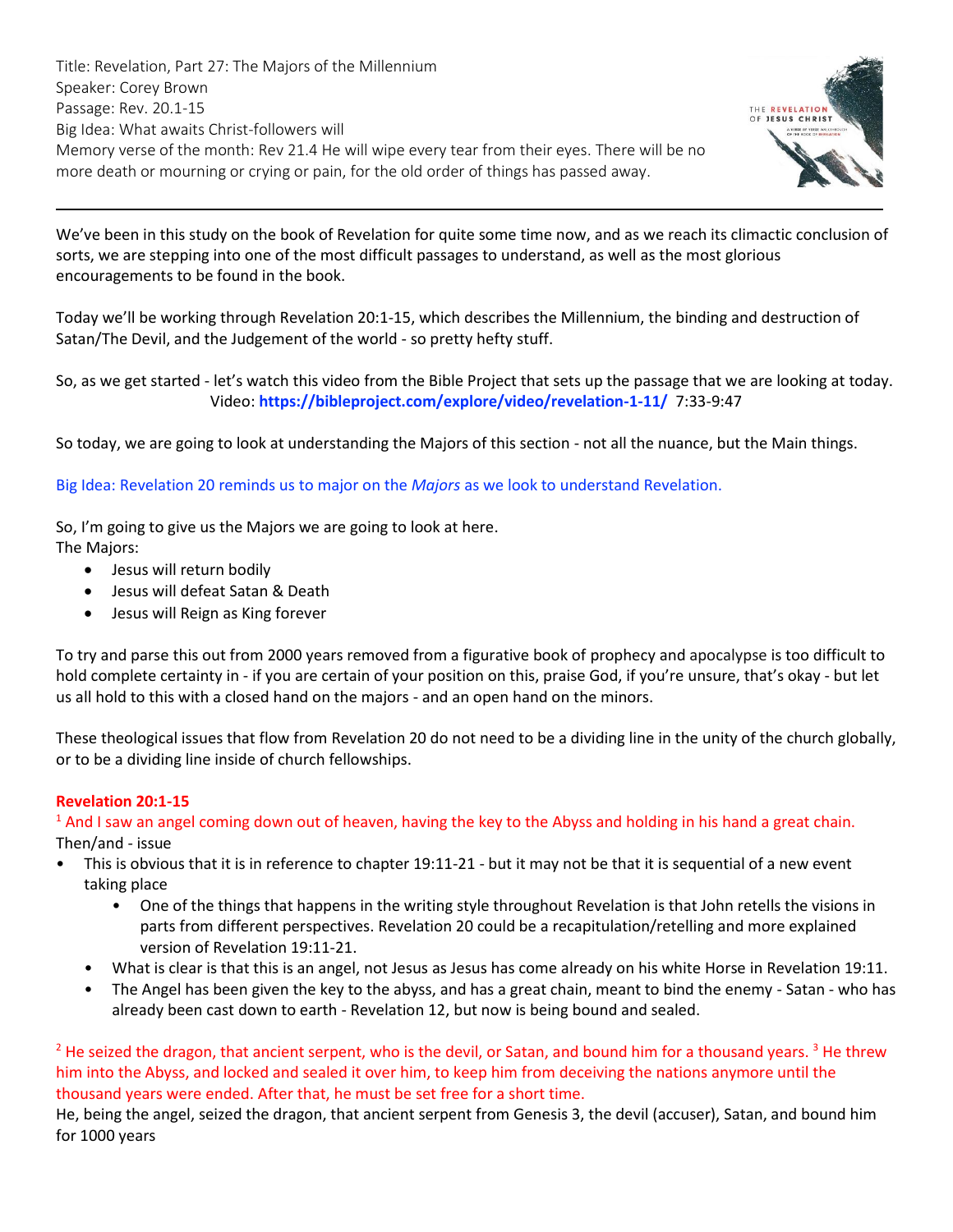The nature of this 1,000 years is the most controversial part of Revelation - and we'll get into that a little bit.

The angel threw the devil into the abyss and sealed it (one of John's favourite images in Revelation) - until he is let loose on a loosened leash.

The nature of his being set free for a short time seems to indicate that the devil will have a purpose as the "prince of the air", but I think this speaks more to judgement of the devil as we'll see from vs 7-10.

The Devil will be let loose to gather the enemies of God against God's people.

Now what of this 1000 Years?

Christians who love Jesus deeply have disagreed on this point for hundreds and hundreds of years.

Here are three most prominent views taking short time to explain.

# PreMill



Pre-Mill - views the 1,000-year reign as literal physical earthly reign. but holds that Christ's second coming initiates his 1,000-year reign, and that his reign occurs, before the final removal of Satan.

To hold this view means most believe in a literal 1,000 years of Jesus physically and bodily reigning as king over the world for that time period but you do not have to hold to a literal 1,000 years to fit into a pre mill position.

### 2 strands of PreMill

- i. Historical Pre-Mill held by some of the early church fathers, meaning that Jesus' literal coming as being a 1,000-year literal earthly reign before judgement.
- ii. Dispensational Pre-Mill popular in the western world, but not so much as a global thought and this position is very closely aligned to the nation of Israel, and that Jesus will physically rule and reign in Israel and Israel as Gods people will have a very special and significant role in this - a secret Rapture 7 years before.

# PostMill



1. Post Millennialism looks for a literal 1,000-year period of peace/prosperity and growing goodness on earth ushered in by the church. At the end of the 1,000 years, satan will be unleashed once more to this largely Christian world, but then Christ will return to defeat him and reign forever. Christ's second coming will not occur until after the 1,000-year period.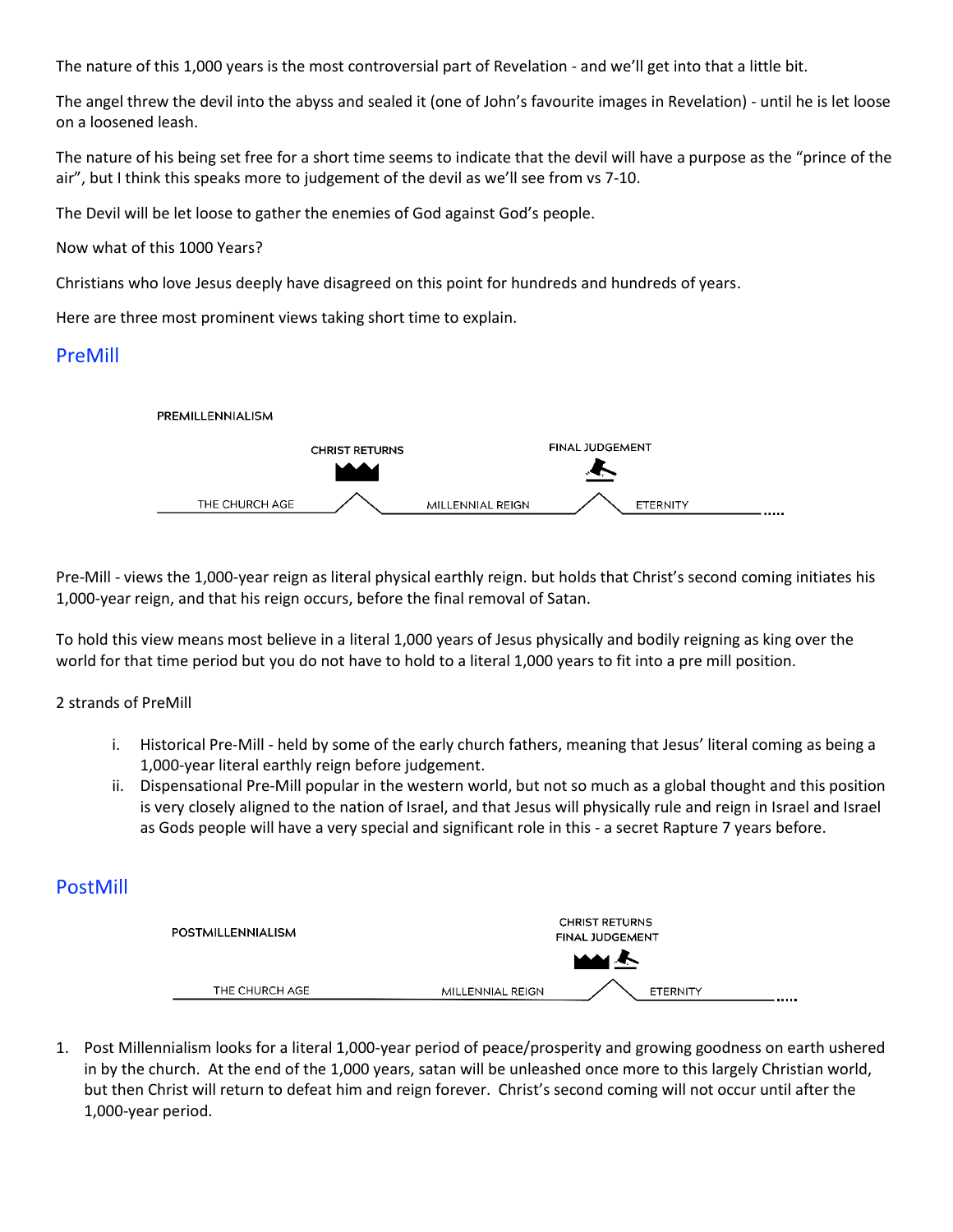Would see [Revelation 19,](https://ref.ly/logosref/Bible.Re19) and Jesus on the white horse as a figurative coming before his true coming, as the gospel goes out to the world, and the ministry of the gospel preached means the world gets better before his coming in this "golden age of the church".

I can't see how to get there as the proving stands with them as to why Jesus' return in glory is not his actual 2nd coming.

# Amillennialism



AMill- understand the 1,000-year period to be a symbolic one not a literal 1000 years, between Christ's Resurrection/Ascension and his return.

This 1,000 years is the reign of Christ in the hearts of the believing church. This it is another way of referring to the church age. This period will end with the second coming of Christ.

One of the Big important ideas in this view is what's called the Already Not Yet - that we as the church are already Saved and part of the Eternal Kingdom because of Jesus' finished work and are reigning with him symbolically now because we are united to him in salvation.

- i. The term Amillennialism is a bad title because Amill would mean no millennium, but a better term would be 'realized millennium' - the Bible is clear i[n Revelation](https://ref.ly/logosref/Bible.Re20) 20, that Jesus will reign for 1,000 years. Amill argue that this means that Jesus has been reigning for 1,000 years as symbolic of his eternal reign in and through the church, both here and now, and in eternity.
- ii. The 2nd coming of Jesus, and the Last Judgement happen at the same time or at least in short sequence.
- iii. AMill would argue that [Revelation](https://ref.ly/logosref/Bible.Re20) 20 is a not a continuation of events from chapter 19, but is a retelling or a recapitulation, of the events of chapter 19:11-21

Okay - so with all that said - what is the right position to hold? What is the absolute right position?

### **I don't know**

Today - I think… I think… I hold to an Amillennial perspective, but I have gone back and forth between the Amill position, and the Historic PreMill position.

But I believe the major implications of the Millennium are best summarized and clarified by the Amillennial view as I think that to try and separate the Coming of Jesus from his judgement of the world seems inconsistent with what we have here.

I am just not as convinced of the historic pre mill position at this time to separate the events of Jesus' 2nd coming from the judgement and re-creation of the world.

ESV commentary - gives a great insight to where I believe I fall which says – *Hebrews–Revelation (Section Overview) in Scripture the final resurrection, final judgement, victory over death, arrival of the new creation, and second coming of Christ are part of a total package*

Moving on now. Back to revelation 20.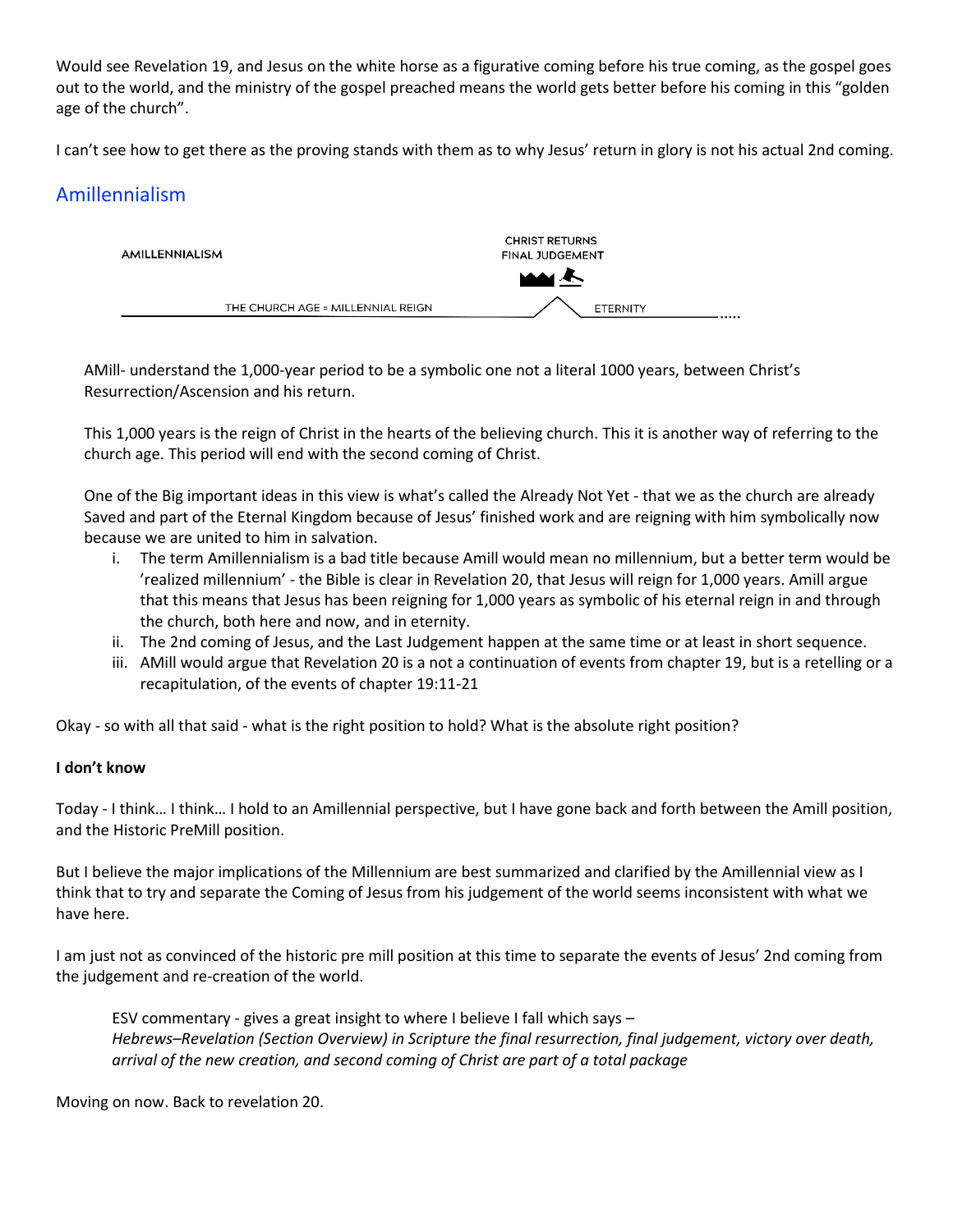<sup>4</sup> I saw thrones on which were seated those who had been given authority to judge. And I saw the souls of those who had been beheaded because of their testimony for Jesus and because of the word of God. They had not worshiped the beast or his image and had not received his mark on their foreheads or their hands. They came to life and reigned with Christ a thousand years.

Thrones where the elders/martyrs were (earlier in Revelation we are given an insight into this "throne room" or judgement room,

And John sees the souls of those who had been "martyred", because of their belief in Jesus as the exclusive saviour of the world, and proclamation of the Gospel - the word of God.

• These souls had not worshipped the beast (satan/and his plans to destroy God's work in the world), and had not given their allegiance to him, even though they would be killed.

<sup>5</sup> (The rest of the dead did not come to life until the thousand years were ended.) This is the first resurrection. <sup>6</sup> Blessed and holy are those who have part in the first resurrection. The second death has no power over them, but they will be priests of God and of Christ and will reign with him for a thousand years.

The rest of the dead here must either mean, Christians who were not martyred, or nonbelieving humanity.

The problem is that the notion of the overcomers in Christ throughout the book of Revelation speaks not only to those who have been physically martyred/beheaded, but the whole of Christ's people, the church. why this specific resurrection only now for the martyrs?

# *What of the first resurrection and 2nd death?*

The First Resurrection and the Second Death

The First Resurrection

- The first resurrection could be the idea of those who are martyred Christians who experience a real and lasting 1,000-year physical reign with Jesus as he resurrects them with their new glorified bodies.
- The first resurrection could be the idea of those who have been given new life in Christ as a result of the regeneration work of God the Holy Spirit resurrecting a dead heart - to believe, trust and worship Jesus alone for salvation.

The Second Death

• Seems to indicate here from later on, that this second death is the permanent, consummation of judgement on those who reject Christ's lordship and rule/reign, and who are cast knowingly out of his presence and are apart from his love forever.

Interestingly there is no mention of a 2nd Resurrection nor is there a mention of a 1st death.

- The first death is to be seen as the physical global death, the death of all humanity, that all of us who live in a broken world due to sin will die physically.
- The 2nd death again being the final judgement and captivity of the enemies of God, and those who reject Christ's Kingly rule and reign.

But what of the lack of mention for no 2nd resurrection?

Well this is an illusive idea as we aren't told, but we do have here following Revelation 20, the consummation of God's kingdom, the reconciliation of God's people to Christ for eternity, and the wedding feast of the lamb i[n Revelation](https://ref.ly/logosref/Bible.Re21-22) 21-22.

So, the 2nd Resurrection being the spiritual Resurrection into the new kingdom of the new creation, this seems to fit for our understanding.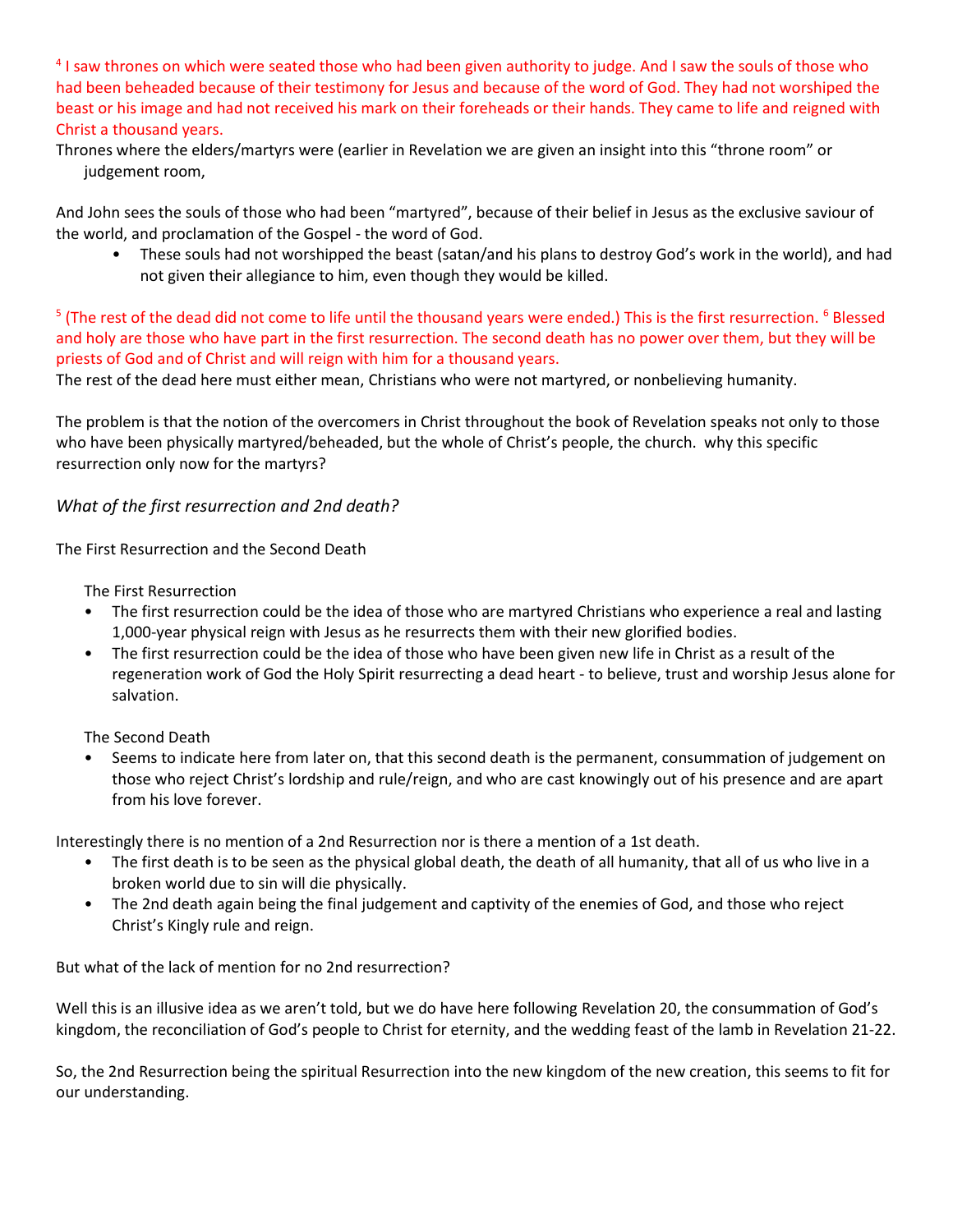Tim Chester has helped me understand this to a greater degree but in a simple way looks like this:

1st Resurrection = Spiritual / 2nd Resurrection = Physical

1st Death = Physical / 2nd Death = Spiritual/Literal

<sup>7</sup> When the thousand years are over, Satan will be released from his prison  $^8$  and will go out to deceive the nations in the four corners of the earth—Gog and Magog—to gather them for battle. In number they are like the sand on the seashore. <sup>9</sup> They marched across the breadth of the earth and surrounded the camp of God's people, the city he loves. But fire came down from heaven and devoured them.

vs 7When the 1,000 years - either that literal 1,000 years, or the figurative time of the church age before the coming of Christ, Satan will be released from the abyss - meaning that he will have a loosened leash - but I think this is the case for a purpose.

Released is literally - "to be free".

- the purpose of this free-ing is seen in what he goes to do,
- he goes to decieve the "nations" literally *greek* ethne/ethnos which can mean gentiles (in its base form). which again would be the indication of those who are apart from God's covenant union in Christ.
- and the devil is going to do so from the four corners of the earth. retrieving for himself these interesting names Gog and Magog -

vs 8 - Gog and Magog, is a reference out of Ezekiel which describes the nations coming against God's people Israel. John shares this same phraseology, to help us understand the situation of the Devil being released from bondage specifically to try and make war with his minions, and those who reject Christ. This idea comes from [Ezekiel 38/](https://ref.ly/logosref/Bible.Eze38)39, where the nations of Gog and Magog are told of their defeat at God's own word.

In this, the Lord is saying something significant.

vs 9 They - the Devil, and the evil nations of the world who reject Christ, are there to attack God's city, God's people - or I would argue his church.

But God consumes them in his holiness with Fire from Heaven.

*The enemies of my church will NOT touch a single one - I will defend them at the last day - I will fight for them - I will win the Victory.*

<sup>10</sup> And the devil, who deceived them, was thrown into the lake of burning sulfur, where the beast and the false prophet had been thrown. They will be tormented day and night for ever and ever. And then we get to the next revealing of the vision John saw about the Return of Jesus - his great white Throne.

# $11$  Then I saw a great white throne and him who was seated on it. Earth and sky fled from his presence, and there was no place for them.

John sees the judgement throne - primarily the word throne, used 39 times in Revelation, reflects God's sovereign rule/reign. He had seen the throne room, he had seen the one seated on the throne who looked like a slain lamb, but now he is seeing in this vision the other side of the throne - not only is Jesus' throne a safe place for his people, it is a place of terrible glory to those who reject him as King - here Jesus does not sit on the throne only as a slain lamb, but as a conquering King, and the Judge.

Earth and sky: literally - heavens Presence = face, but there was no where to go –

I would argue that this is explaining that the old creation has gone - earth and heaven have given way at the judgement of God over the world to what he is about to Create in the new heavens and new earth.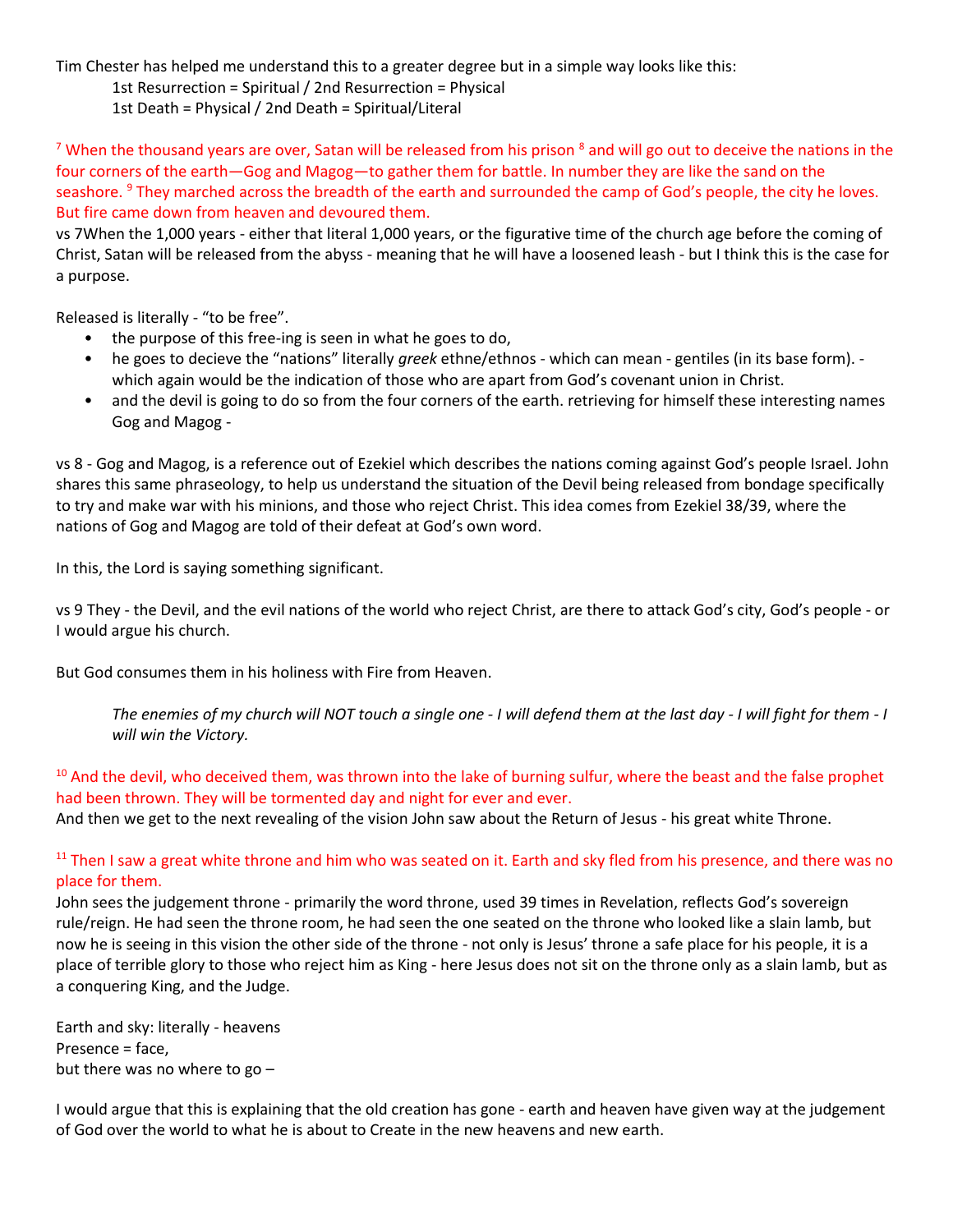Jesus' all-consuming presence sees and knows everything at the judgement - there will be nowhere to hide - except for those who are in Jesus

 $12$  And I saw the dead, great and small, standing before the throne, and books were opened. Another book was opened, which is the book of life. The dead were judged according to what they had done as recorded in the books. Those who had died both the great person (person of earthly importance), and the small "lowly person" and books were opened to judge their works.

These books are the works of men. These are the acts of people throughout their lives, and John symbolizes them by what he sees in this vision as books; the record of each and everyone's lives regardless of their position, all will be judged by God.

Again, this seems to go against our regular view of God's judgement that only the really evil will be judged, and that it won't be based on works of faith?

This commentary gave some great input into this.

Hebrews–Revelation (Comment)

Scripture repeatedly says that judgement will be according to works [\(Ps. 62:12;](https://ref.ly/logosref/Bible.Ps62.12) [Prov. 24:12;](https://ref.ly/logosref/Bible.Pr24.12) [Jer. 17:10;](https://ref.ly/logosref/Bible.Je17.10) [32:19;](https://ref.ly/logosref/Bible.Je32.19) [Matt. 16:27;](https://ref.ly/logosref/Bible.Mt16.27) [Rom. 2:6;](https://ref.ly/logosref/Bible.Ro2.6) [14:12;](https://ref.ly/logosref/Bible.Ro14.12) [Rev. 2:23;](https://ref.ly/logosref/Bible.Re2.23) [22:12\)](https://ref.ly/logosref/Bible.Re22.12). Judgement according to works is not merely an OT theme but is also prominent in the NT.

But then God has another book, the lamb's book of life and if your name was written in the book of life, it's as if the other book is closed or is less important than the book of life.

<sup>13</sup> The sea gave up the dead that were in it, and death and Hades gave up the dead that were in them, and each person was judged according to what he had done. <sup>14</sup> Then death and Hades were thrown into the lake of fire. The lake of fire is the second death.

vs 13 the "sea" here is not a literal body of water, but a picture to the untamed world of chaos and destruction. So, after the grave and death itself gives up all those who had died before the coming of Jesus - once that is done - God does the most amazing thing. He sends Death, and the Grave to the lake of fire as well so that not only are those in the book of life protected. There will never be another judgement for them, death will never come looking for them again, the grave cannot ever consume them again.

vs 14 for the early church and certainly the persecuted Christians of that time and those who endure heinous persecution now would find this passage of vs 14.

Look at this passage From Isaiah for how God was always working out removing sin/death

**Isaiah 25:8** he will swallow up death forever. The Sovereign LORD will wipe away the tears from all faces; he will remove his people's disgrace from all the earth. The LORD has spoken.

Oh, that we would treasure the justice of God as he wipes evil all of kinds from creation - and bind it in the lake of fire so that it will never again enter the New Creation.

<sup>15</sup> Anyone whose name was not found written in the book of life was thrown into the lake of fire.

Meaning those whose names are in the book of life, are saved, spared, and gain entrance into the new Jerusalem - the new Creation.

But for those who have not been sealed by Christ, saved by his grace, reconciled to God, ransomed by the blood of the lamb, who have rejected Christ's Right and kingly rule, and Jesus' dominion, they too will join Death, Hades, Satan, the beast, the dragon, and the false prophet.